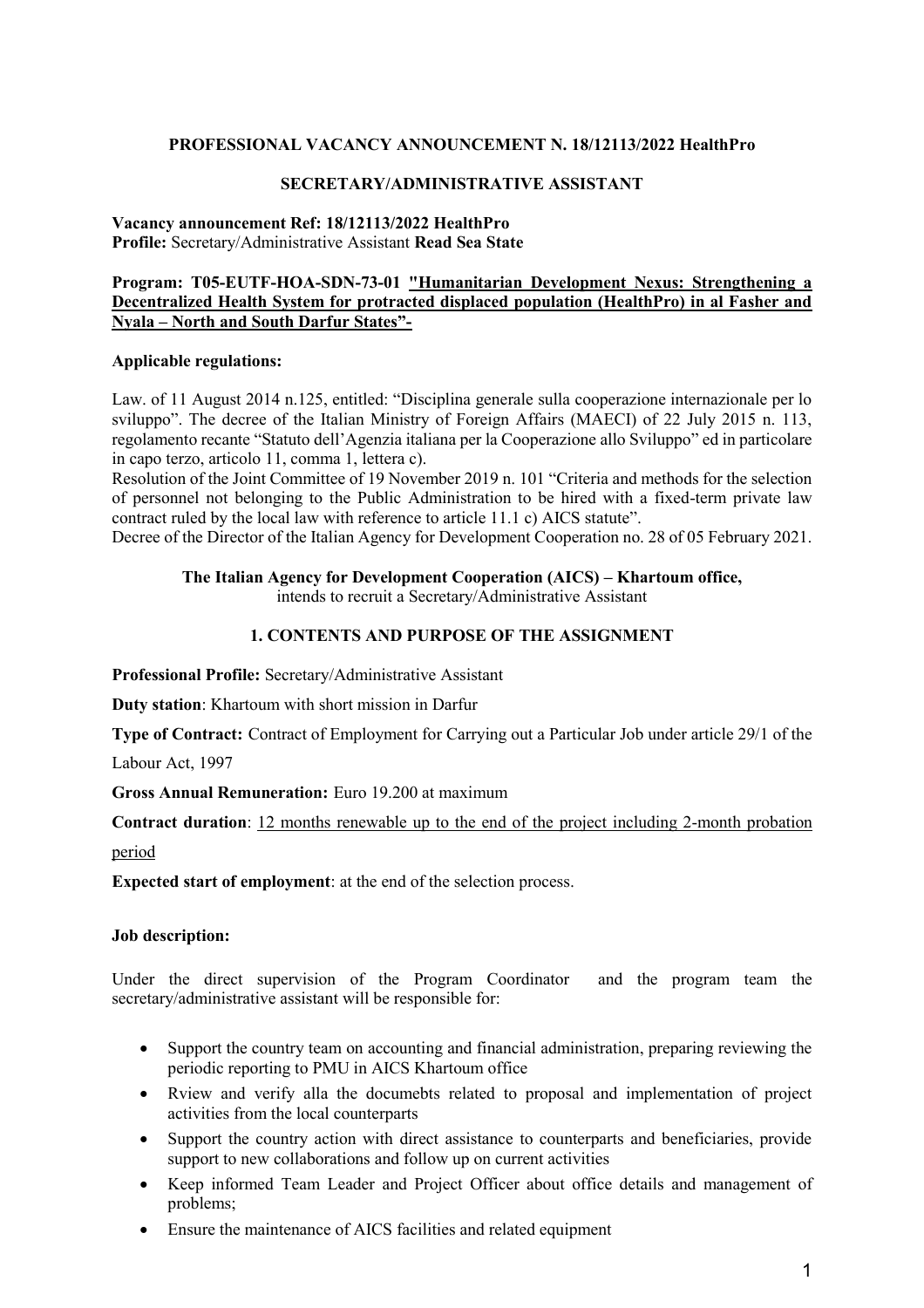- Manage efficiently AICS stocks (Regular inventory / Follow up / replenishment)
- Follow up the allocation of assets (Identification / Labelling, tracking, repairing of all equipment)
- Perform other tasks required by the Team Leader
- In collaboration with the Project Officer ensure the good management of human resources working at the office, securing the smooth running of the Italian Cooperation Office in an atmosphere of teamwork;

# Adminstrative Tasks:

- Keep Office accountability record and ensure compliance with administrative procedures;
- Ensure smooth and clear communication with the administrative department in AICS Khartoum office;
- Supporting PMU durinh the internal or and external auditing process;
- Maintain the archive updated classifying the documentation of the projects;
- Maintain confidentiality of documents and information received;
- Ensure the good care and general maintanance of office supplies (e.g. IT equipment, photocopier);
- Support Project officer in the daily management and administration of office premises (e.g. regular payment of services as water/electricity/internet bills);
- Support Project Officer in payments, bank procedures and equipment procurment/transport matters (e.g. delivery notes, clearance/stoking);

# **2. REQUIREMENTS**

Candidates will be considered eligible for selection on the basis of the following essential requirements, to be fulfilled by the deadline for applications:

- a) Age not exceeding (at the time of signing the contract) that required for retirement by local regulations (60 years), or by Italian regulations (ref. Law 398/87) for candidates' subject to the Italian social security system (67 years);
- b) Being medically fit for employment;
- c) To have acquired the academic qualification required by the selection notice;
- d) To have acquired the professional experience required by the selection notice (at least two years in similar;
- e) excellent knowledge of English;
- f) basic knowledge of Italian;
- g) To have good knowledge and consistent effective use of the main Microsoft Office applications.

The requirements set out in this Article shall be met throughout the duration of the contract.

# **2.1 Essential Requirements:**

- A) Bachelor degree in computer science, political science, economics, logistic.. Other degrees/diplomas (level 6 European Qualification Framework EQF) will be considered if supported by a qualified professional experience in the sector of intervention of at least 2 years;
- B) English both written and spoken B2 European Level
- C) Arabic, if not mother tongue C2 International Level.
- D) At least 2-year experience in similar positions;
- E) Good knowledge of main software tools (Microsoft Office above all);
- F) Sudanese nationality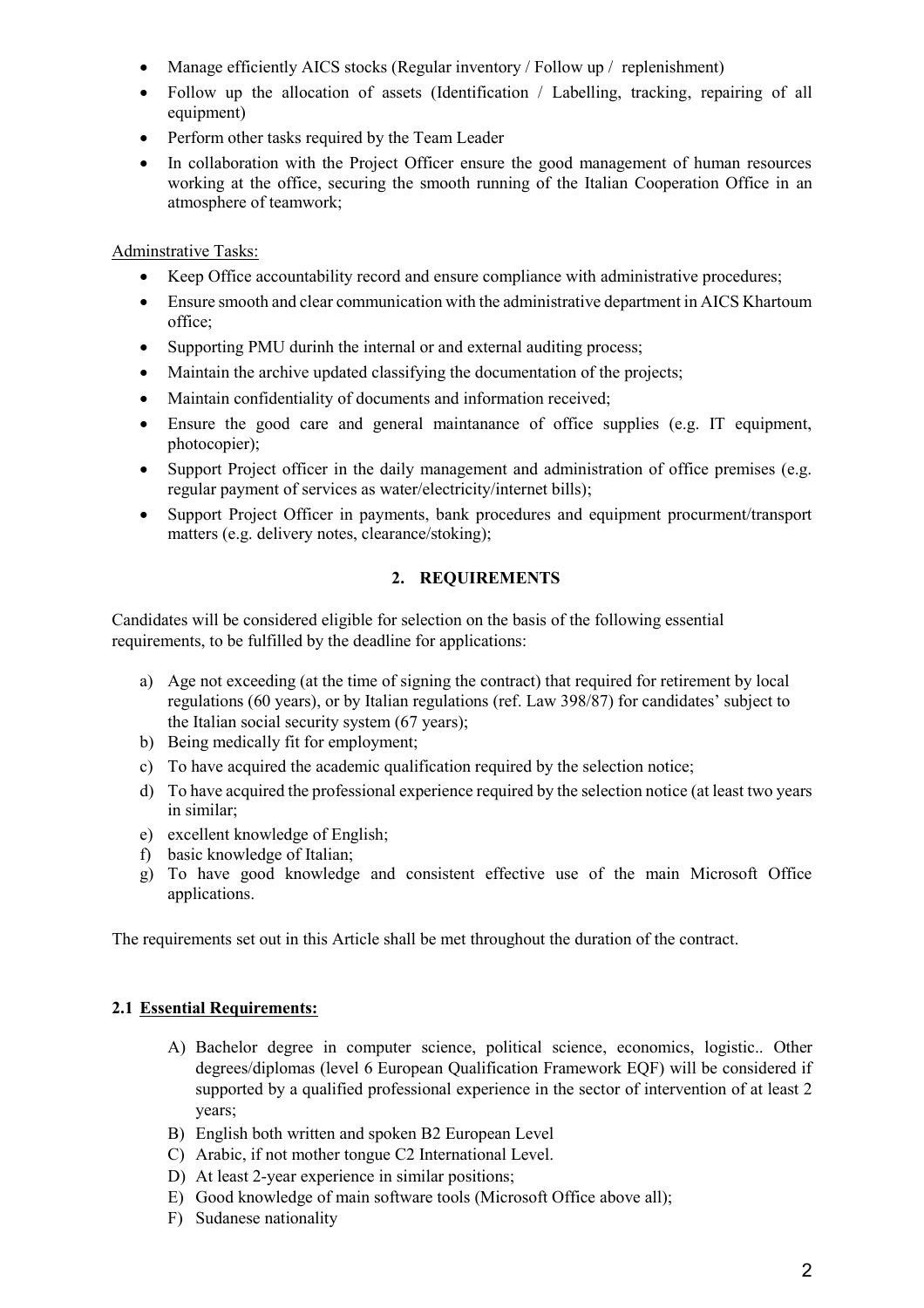# **Preferred requirements:**

- A) At least two (2) years experience working in the field of development with INGOs, UN agencies or Cooperation agencies;
- B) Human resources management and archive-protocol management experience;
- C) Basic knowledge of Italian language;

# **3 HOW TO APPLY**

**3.1** In the application, drawn up in the form of a self-declaration of certification pursuant to the art. 46 and 47 of Presidential Decree no. 445 of 28.12.2000, candidates must declare under their own responsibility:

a) Surname, name, date and place of birth;

b) Residence;

c) Citizenship;

d) Full enjoyment of political and civil rights;

e) Absence of convictions for any criminal offence and absence of any pending criminal and

accounting

offences both in Italy and abroad;

f) Not to have been dismissed, dispensed, declared lapsed or fired from employment in a public administration, both in Italy and abroad;

Any false declaration will incur penal sanctions according to article 76 of Italian D.P.R. 28.12.2000, n. 445. as subsequently amended and supplemented, facing immediate termination of employment and loss of any wrongfully obtained benefit.

**3.2** The application shall also include:

- 1) Motivation letter in English dated and signed
- 2) Copy of valid passport/ID card
- 3) Curriculum vitae in English dated and signed including authorization to process personal data, with a precise time indication of the professional experience relevant to this notice, without overlapping
- 4) Self-declaration as per paragraph 3.1 dated and signed

All documents need to be dated and signed by the applicant.

The applicant should also provide a telephone number and an email address for communications. The applicant must communicate any changes occurring after the submission of the application for this vacancy.

The application and all attachments should be received before 12:00 (UTC+2) on the **25/03/2022** with the following modalities: **recruitment.sudan@aics.gov.it**

The subject of the email must contain the vacancy announcement number **18/12113/2022/HealthPro;**

# **4 EXCLUSION FROM SELECTION PROCEDURES**

Applications containing the following defects will not be considered:

- a) Applications made without having all requirements described in this announcement;
- b) Applications received after the deadline stated in this announcement.
- c) Application not signed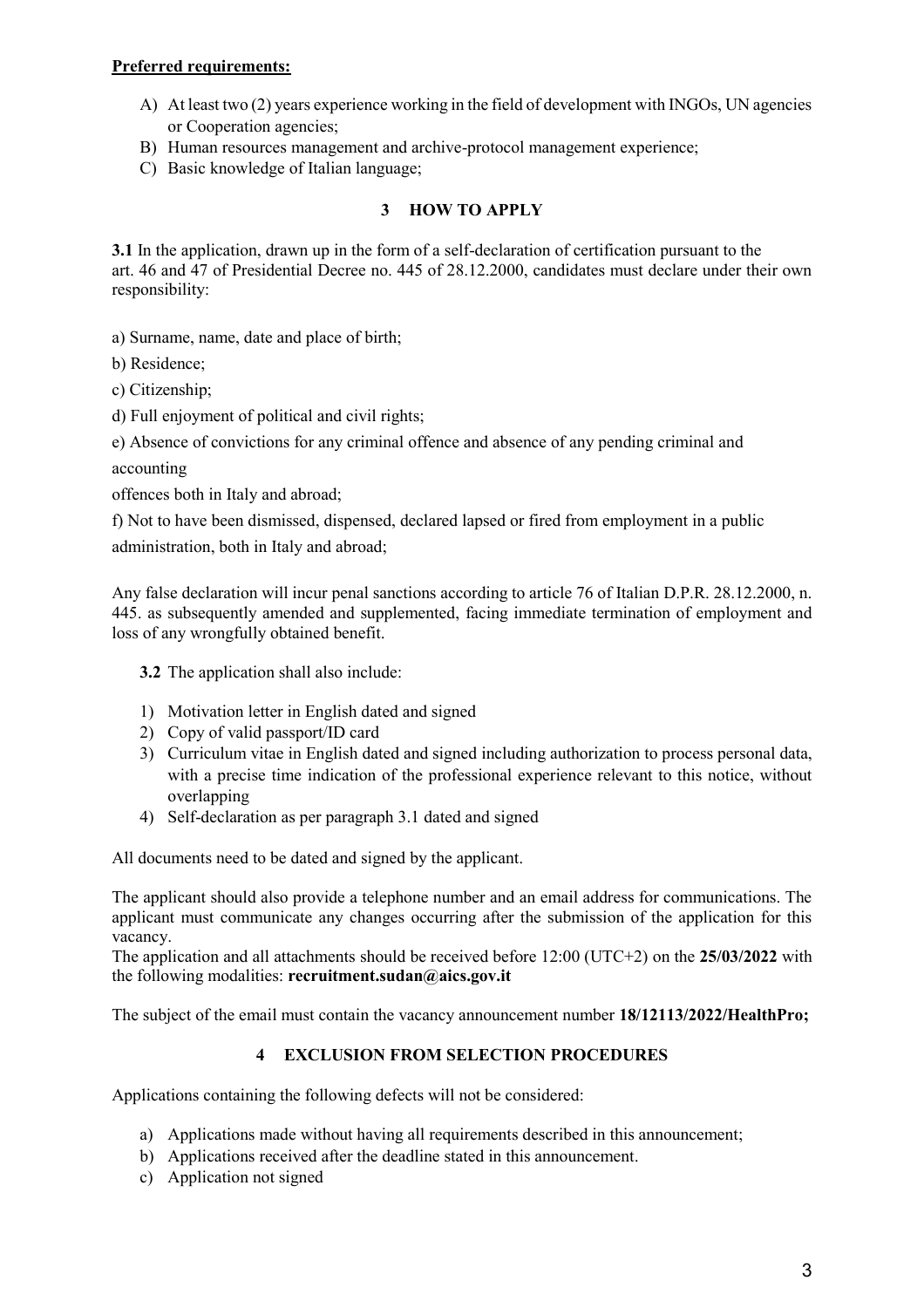# **5 EVALUATION OF APPLICATIONS**

Once the terms of validity of the notice have elapsed, the head of AICS office in Khartoum assesses the admissibility of the applications regarding the presence of the essential requirements and the absence of causes for exclusion. The exclusion is communicated to the candidates concerned. Subsequently, a recruitment commission of three members appointed according to art. 2 of the document approved by the Delibera n.101 of the Joint Committee n.101 evaluates the merits of applications by assigning a maximum overall score of 100 points according to the following criteria:

# **QUALIFICATIONS (Max 70 points)**

- Additional academic titles than the obligatory one: up to 10 points;
- Language skills: up to 10 points;
- Professional experience: up to 40 points;
- Other qualifications of professional skills: up to 10 points.

### **INTERVIEW (Max 30 points)**

Candidates who score at least 40 points, in the assessment of qualifications, are invited for an interview. A maximum score of 30 points can be attributed. The interview will be carried out at the premises of the Italian Agency for Development Cooperation in Khartoum.

The interview shall be held in the languages indicated in the vacancy announcement and might assess also with practical tests, the applicant's knowledge and experience, languages skills, his or her ability to carry out the position and any other skills deemed necessary to assess the candidate's profile in relation to the post to be filled.

The invitation for an interview will be communicated by telephone to the number indicated by the candidate

in the application. Applicants are not entitled to reimbursement of any costs incurred in connection with the interview.

Following the interview process, a list of candidates is drawn which includes only candidates with an overall

score above 60% of the maximum attributable points (60 points).

#### **6 RESULTS OF THE SELECTION**

The candidate with the highest score in the ranking list is declared the winner. He/she is informed by email or any other appropriate means. The ranking list remains valid for one year and can be extended for 1 additional year whenever deemed necessary for the implementation of the initiative. In case of a decline by the winning candidate or an early termination of the contract, AICS may assign the position to the next candidate in the ranking list.

In the event of equal scoring, the youngest either female candidate will be preferred.

The ranking list is published on AICS and AICS Khartoum Office website.

In the employment contract between AICS Khartoum and the candidate - selected through the recruitment procedure – both parties can – in the presence of a just cause or a fact of such gravity that does not allow the continuation, not even provisional, of the employment relationship - withdraw from the contract.

In any case, the employee may withdraw from the contract with a 6 months' notice.